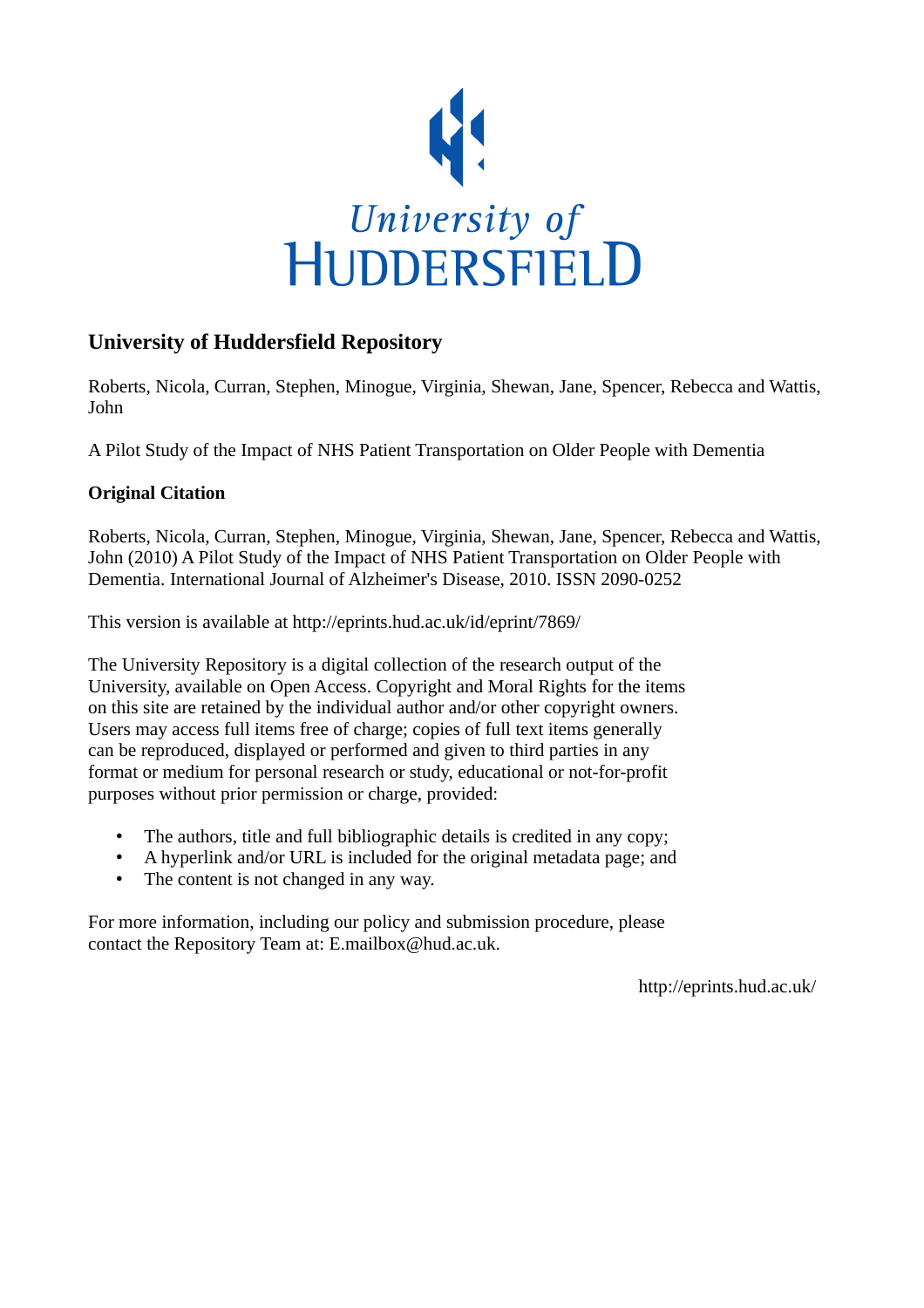# *Research Article*

# **A Pilot Study of the Impact of NHS Patient Transportation on Older People with Dementia**

# **Nicola Roberts,1 Stephen Curran,2 Virginia Minogue,3 Jane Shewan,4 Rebecca Spencer,1 and John Wattis5**

*<sup>1</sup> South West Yorkshire Partnerships NHS FoundationTrust, Block 9, Fieldhead Hospital, Ouchthorpe Lane, Wakefield WF1 3SP, UK 2University of Huddersfield, Old Age Psychiatry, South West Yorkshire Partnership NHS Foundation Trust, Calder Unit,*

*Fieldhead Hospital, Ouchthorpe Lane, Wakefield WF1 3SP, UK*

*3Research & Development, West Yorkshire Mental Health R & D Consortium, Leeds Partnership Foundation NHS Trust, St. Mary's House, St. Mary's Road, Leeds LS7 3JX, UK*

*4Research & Effectiveness, The Mid Yorkshire Hospitals NHS Trust, Rowan House, Pinderfields General Hospital, Aberford Road, Wakefield WF1 4EE, UK*

*5Old Age Psychiatry, Harold Wilson Building, The University of Huddersfield, Queensgate, Huddersfield HD1 3DH, UK*

Correspondence should be addressed to Stephen Curran, stephen.curran@swyt.nhs.uk

Received 28 October 2009; Revised 24 March 2010; Accepted 1 April 2010

Academic Editor: George Grossberg

Copyright © 2010 Nicola Roberts et al. This is an open access article distributed under the Creative Commons Attribution License, which permits unrestricted use, distribution, and reproduction in any medium, provided the original work is properly cited.

*Background*. A pilot study using a mixed methodology was used to evaluate the effects of travelling on NHS Patient Transport Service ambulances on the experience of patients with dementia. The study assessed the feasibility of using Dementia Care Mapping in this setting and looked at the effects of the presence of designated staff teams on journeys, compared to journeys without such designated staff. *Method*. Dementia Care Mapping was used to observe and record participants' behaviour, mood, and engagement during their outward and return journeys to NHS hospital sites. Observations were analysed for themes relating to the effects of travelling on PTS across the two groups. *Results and Conclusions*. Participant's observed mood scores did not differ significantly across the two groups but the range of behaviours recorded on the escorted group journeys did and were reflective of formal care environments. The findings from this study highlight the importance of trained escorts on NHS PTS ambulances for people with dementia and provide important information regarding further research in this area.

## **1. Introduction**

Nonemergency Patient Transportation Services (PTS) accounts for over 80% of all patient journeys by ambulance in England but despite its importance in healthcare delivery, a review by the Audit Commission [1] reported that nonemergency PTS often has a much lower profile than emergency ambulance services and within the NHS as a whole. In terms of allocating resources, nonemergency PTS receives a declining proportion of funds; currently only 20% of total ambulance service expenditure are spent on PTS, compared to over 25% in the 1990s.

The key findings in this review [1] were that service users reported concerns about the overall length of the patient day, the wait to be seen, and the delays before being taken home. Time spent in the vehicle, with lack of information about how long people will have to wait to travel or spend in vehicles, was also an area of concern for service users. The review [1] recommended that transport arrangements should be treated as central to access to services and as part of the package of healthcare, and nonemergency PTS should be treated as a core part of the NHS.

Another report describes the elements of a patient-led NHS and the importance of the emotional experience of patients [2]. The 5 dimensions of the patient experience include "access and waiting," which covers the extent to which patients are able to reach required services and treatments when needed, waiting times, and patients' ability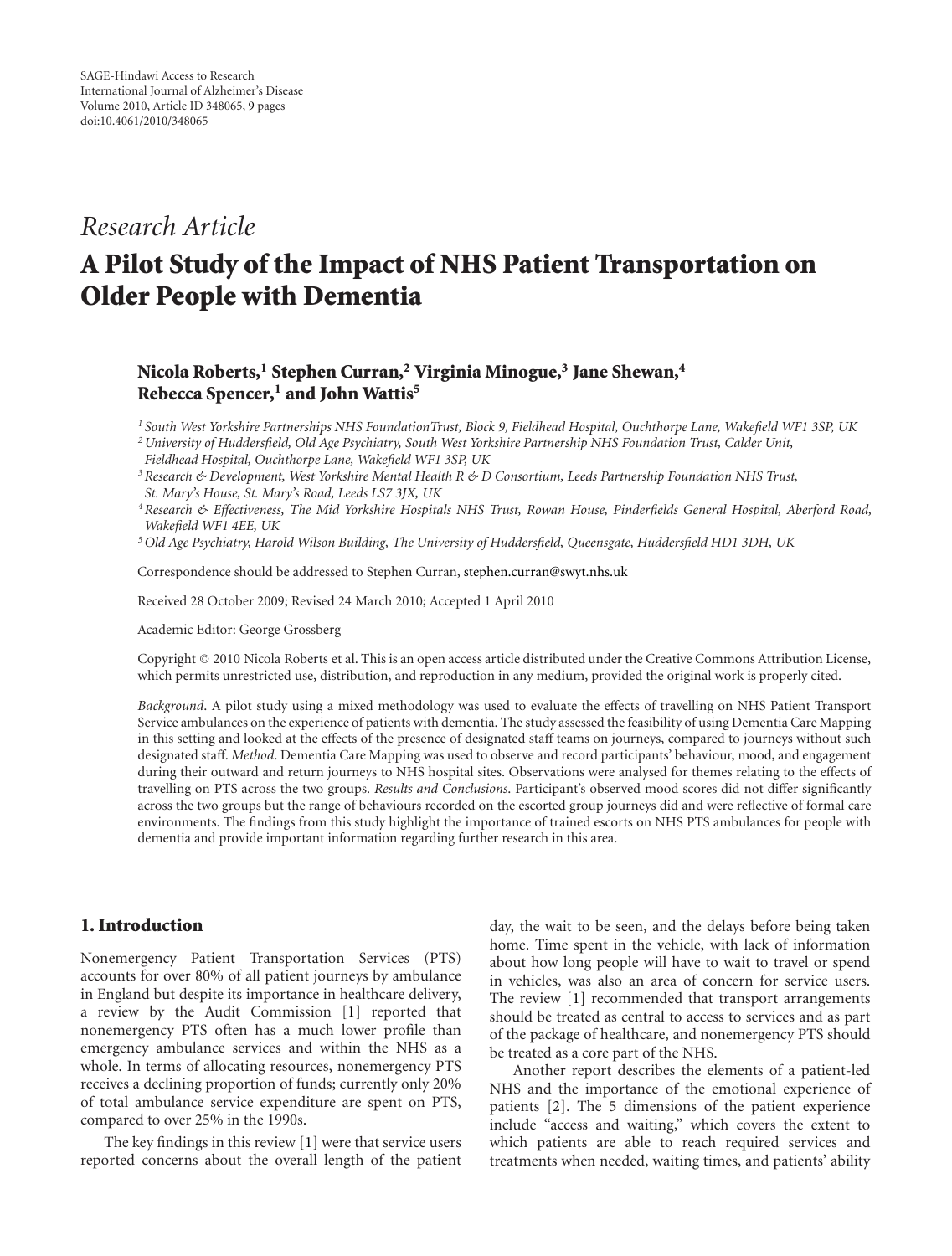to physically get to services [2]. This has clear implications for PTS as they represent part of the healthcare package, given that they are the first contact with NHS services that the patient will encounter on each occasion, and therefore have a responsibility to enhance the patient experience.

Research has shown that patient transportation is vital, particularly for service users who are vulnerable or isolated [3]. Older adults and people with dementia often do not have access to private transport and can no longer use public transport for fear of getting lost [4]. The elderly are often very reliant on patient transport services and people suffering from dementia are even more so. As the disease progresses, most people with dementia will eventually lose their ability to drive and, unless they are supported to access transport services, they will become increasingly isolated [5]. Many dementia service users need to regularly attend day clinics or memory clinics for monitoring and assessments and increasingly, their only method of transport is to use NHS patient transport services. Some evidence suggests that this can be a negative and unsettling experience for them [6], with people being left waiting, being taken to the wrong place and being upset by other people using the same transport.

No research to date has been conducted on the impact of PTS on people with dementia as eliciting the views and experiences of dementia sufferers has historically been very problematic. However, Dementia Care Mapping (DCM) is an observational method developed by Kitwood and Bredin [7] to assess quality of life and care from the perspective of the person with dementia in formal care settings such as care homes, day hospitals, wards, and day centers. This tool is rooted in the philosophy of person-centred care, which endorses the "personhood" of people with dementia. Tom Kitwood explained that DCM is "a serious attempt to take the standpoint of the person with dementia, using a combination of empathy and observational skill" ([7], page 4: in [3]).

There has been much research conducted using DCM to assess the quality of life and care for people with dementia in a variety of settings; a review of the research literature showed that DCM has been applied in nursing homes, hospital facilities, day care facilities, long-term care, and assisted living facilities with great success [8]. Some studies have applied the use of DCM in nondementia settings such as geriatric hospital wards [9] and in learning disability services [10]; however, there has been no DCM research undertaken to date which looked at its feasibility on PTS ambulances for people with dementia. Given the importance that this necessary journey has on the well-being of people with dementia, this study could assist with identifying how to promote safety and reduce stress during the transportation of people with dementia. The findings could also help to inform the planning and modernisation of current services and may provide support for more community-based models of care and support for this important patient group.

This pilot study evaluated the impact of patient transportation from home to day clinic on the well-being of people with dementia. In line with recommendations from the Audit Commission [1], this study assessed the quality of care provided by nonemergency Patient Transport Services and the effects on patients' quality of life from the perspective

of service users with dementia. This area had not been subject to research before so this study will help to determine the quality of services for people with dementia across several sites in West Yorkshire and Newcastle. The study used Dementia Care Mapping as the observational method to assess its feasibility in this setting as this had also not been subjected to previous research. This study was a multisite project that included both urban and rural areas and different ethnic/demographic populations.

#### *Research Questions.*

- (1) How feasible is the use of Dementia Care Mapping 8 [11] to monitor the care and experience of people with dementia on PTS ambulances in practice, and in research studies?
- (2) What are the observed behaviours and well-being of service users with dementia during a typical patient journey on PTS?
- (3) How does having designated PTS staff teams, with an escort, affect the well-being (NB: Definition of "well-being": reflects person-centred care which is "a standing or status that is bestowed upon one human being, by others, in the context of relationship and social being. It implies recognition, respect and trust." (Kitwood, 1997, page 8: in Brooker, 2005).) of people with dementia in comparison to generic PTS staff?

## **2. Method**

*2.1. Design.* Using both a qualitative phenomenological perspective and a quantitative analysis of the observation data within a mixed methodology design, participants with dementia were observed and events recorded and analysed using Dementia Care Mapping (version 8), during their journey to a day/memory clinic. The process was then repeated for their journey home.

*2.2. Service User and Carer Involvement.* Service users and carers were involved in this pilot study from the beginning. Consultation took place at the development stage through service user and carer representation on the Ageing and Mental Health Research Group at the University of Huddersfield. Further consultation was conducted through service user and carer research and reference groups across the NHS Trust localities.

*2.3. Setting.* Participants were mapped from their home and throughout their journey on Patient Transport Services (PTS) to their destination (memory/dementia clinic), and for an hour after arrival, to evaluate the effects of transportation. The same participants were then mapped for an hour before they were due to be collected for their return journey, throughout their journey home on patient transport services until arrival at home. The participants use nonemergency PTS provided by their local Ambulance Trust.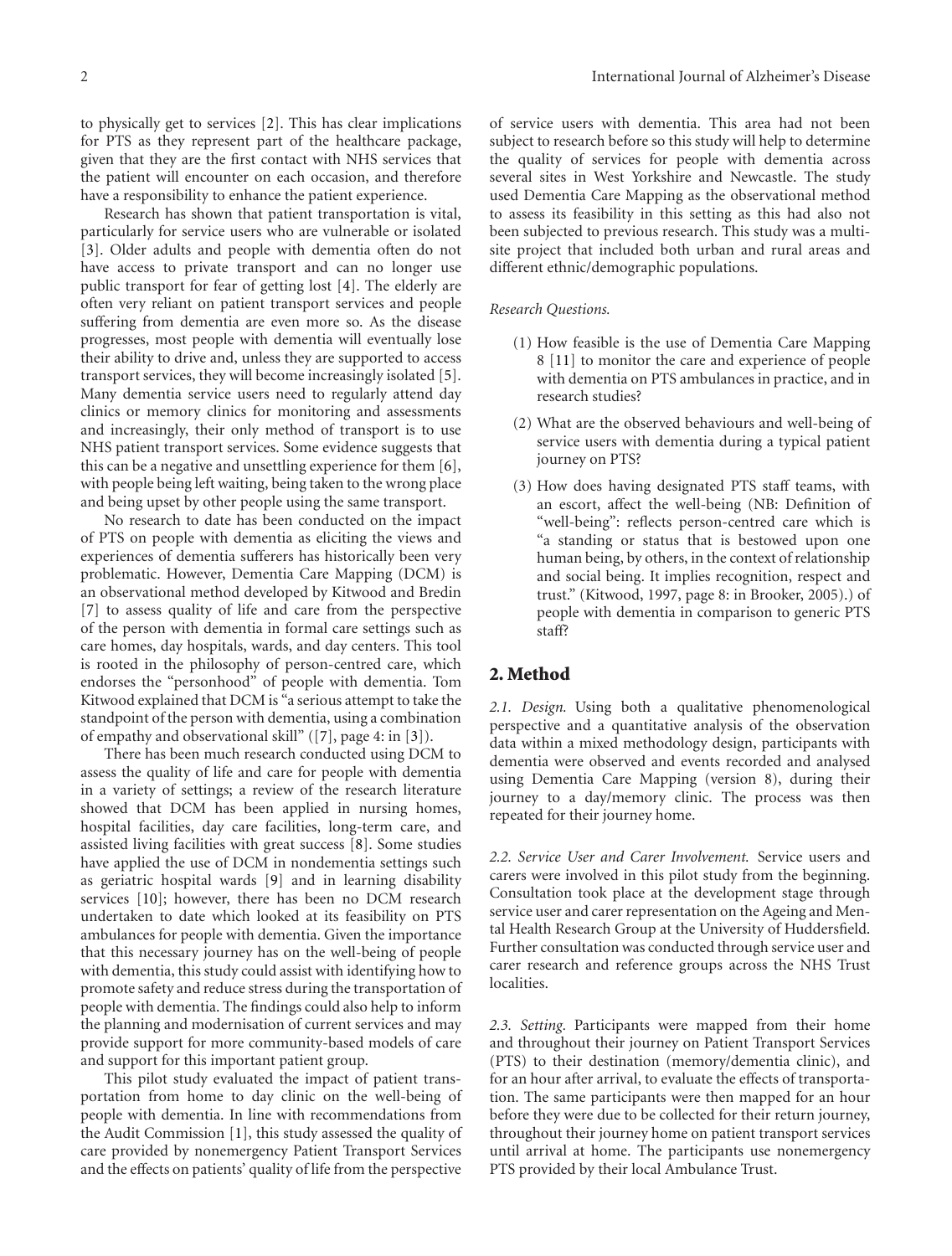*2.4. Sample and Participants.* A nonprobabilistic purposive sample of 13 service users was recruited for this study. All participants had a medical diagnosis of dementia or dementia-related disorder and were identified through NHSprovided memory or dementia clinics. The sample was taken from clinical populations in South West Yorkshire Partnership NHS Foundation Trust (SWPFT), Mid-Yorkshire NHS Trust, Newcastle, North Tyneside and Northumberland Mental Health NHS Trust and Craven, Harrogate & Rural District PCT (Airedale Hospital). The ambulance services that were mapped in this study were the Yorkshire Ambulance Service (YAS) and North East Ambulance Service (NEAS). Due to the confined environment of PTS ambulances, only 2-3 participants on each journey from each Memory Clinic/Dementia Service were invited to participate in this study.

*Inclusion Criteria.* It includes medical diagnosis of dementia or dementia-related disorder, Older adults, and early onset dementia.

*Exclusion Criteria.* It includes learning disabilities, significant distressing behavioural or psychological symptoms, and risk to self or others.

*2.5. Ethics/Capacity to Consent.* Service users with dementia or dementia-related disorder may not have been able to give their informed consent to participate in this study. To address this, the study sought professional opinion with regard to the person's last known level of cognitive functioning on formal testing to determine the most appropriate approach to gaining informed consent; for mild cognitive impairment, informed consent was sought from the individual while for more significantly impaired cognition, a letter and patient information sheet explaining the purpose and procedures of the study was sent to carers of the person with dementia, to seek their informed assent to the service user's participation in this study.

Throughout the mapping sessions, on-going observation and consideration of the participants' well-being determined the continuation of informed assent; if an individual displayed behaviour that indicated distress or anxiety about being mapped, the consent/assent would have been taken as withdrawn and the mapping would have discontinued immediately. However, this was not observed during the data collection and all participants were able to be included in the study.

These measures are in line with the guidance outlined within the Mental Capacity Act [12] for research. Although this study was undertaken before the requirements of the Act became law, the consent protocol for this study was peer reviewed by an Ethics Committee who judged it good practice. The consent protocol was rereviewed in light of the impending guidance and no changes were deemed necessary.

*2.6. Measures.* The observational tool of Dementia Care Mapping, version 8 (DCM 8) as described by Kitwood and Bredin [7] was used in this study. DCM 8 was developed

to observe, record, and analyse the quality of life of people with dementia when receiving care within formal care environments. The mapping takes place in communal areas of care environments; after each 5-minute time period, two different codes are recorded that reflect what has happened to each individual being mapped. The two codes recorded in this process reveal two dimensions of patient experience: (1) the Behaviour Category Codes (BCC) describe 1 of 23 different participant behaviors (see Table 1) and (2) a Mood and Engagement value (ME) reflects an observation about the participant's mood and their level of engagement with the associated behaviour during each 5-minute period (see Table 2). Scores from the 15 journey maps were collated and analysed for qualitative data relating to BCC's and ME values.

Behaviour Category Codes (BCC) are grouped into "high," "moderate", and "low" potential categories. These reflect the extent to which each category of behaviour can potentially provide positive mood and engagement for the service user, for example, being "Unresponded to" (U) will always reflect a low associated mood and engagement value.

Mood and Engagement (ME) values are always coded in the context of the BCC that they accompany. ME values range from extreme ill-being to extreme well-being and values are averaged to arrive at an overall ME score which provides an index of relative mood and engagement, in the associated BCC, for a specific time period. Also recorded are Personal Detractions (PD's) and Personal Enhancers (PE's) which are staff behaviours that can potentially impact on the "personhood" of the person with dementia. Observational criteria of the codes and their related values are operationally defined in the DCM manual to further enrich the reliability of data.

Mappers are required to demonstrate high concordance of interrater reliability with other mappers prior to conducting a DCM evaluation, to ensure that results are comparable. Mappers must achieve at least 70% concordance for evaluation purposes and at least 80% for research purposes; excellent inter-rater reliability (kappa value *>* .8) has been demonstrated in previous studies [13]. For the purpose of this study, all mappers had to demonstrate at least 80% concordance prior to the PTS evaluation taking place.

*2.7. Procedures.* A research steering group was formed to oversee the project's coordination and progress. This group included the lead researcher and members of the mapping team, with representatives from the NHS Trust R & D departments, the local Ambulance NHS Trust, older peoples' services, and service users and carers.

Memory clinics and Dementia day clinics were identified within each of the Trust localities; the individual opening times of each service within each Trust informed the mapping schedule for that Trust. Each service was asked to assist in recruiting suitable participants for the study, based on the inclusion/exclusion criteria and leaflets, patient information sheets, and consent forms were then distributed to potential participants and their carers. Following informed consent/assent, 2-3 participants were selected from each service for inclusion in the study.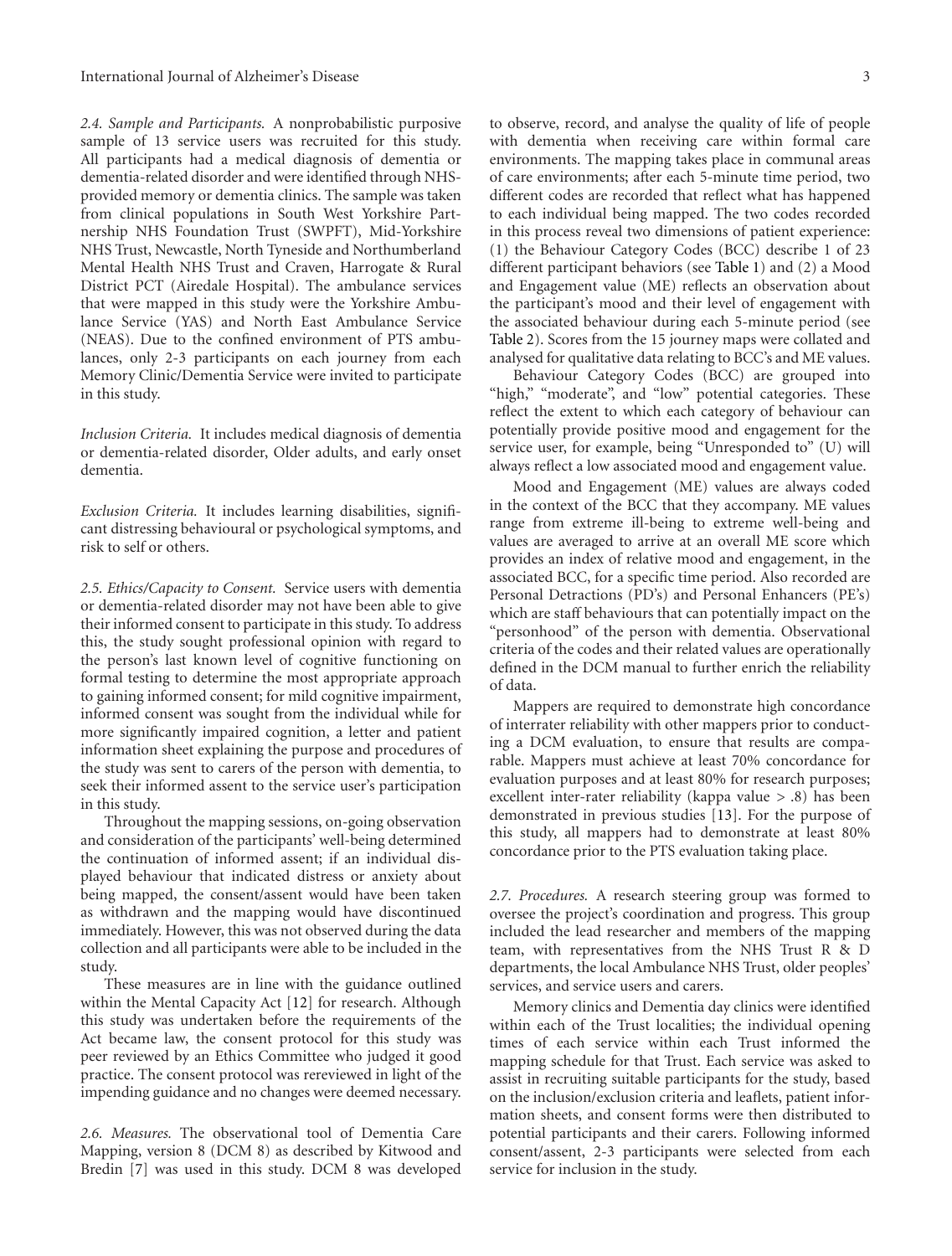|                           |                   | Behaviour category codes (BCC)                            |  |  |  |  |
|---------------------------|-------------------|-----------------------------------------------------------|--|--|--|--|
| High potential categories |                   |                                                           |  |  |  |  |
| A                         | Articulation      | Interacting with others verbally or otherwise             |  |  |  |  |
| D                         | Doing for self    | Self care                                                 |  |  |  |  |
| E                         | Expressive        | Expressive or creative activities                         |  |  |  |  |
| F                         | Food              | Eating or drinking                                        |  |  |  |  |
| G                         | Going back        | Reminiscence and life review                              |  |  |  |  |
| Ι                         | Intellectual      | Prioritising the use of intellectual abilities            |  |  |  |  |
|                           | <b>Joints</b>     | Exercise or physical sport                                |  |  |  |  |
| К                         | Kum and go        | Walking, standing or moving independently                 |  |  |  |  |
| L                         | Leisure           | Leisure, fun and recreational activities                  |  |  |  |  |
| N                         | Nod (Land of)     | Sleeping, dozing                                          |  |  |  |  |
| $\circ$                   | Objects           | Displaying attachment to or relating to inanimate objects |  |  |  |  |
| P                         | Physical          | Receiving practical, physical or personal care            |  |  |  |  |
| $\mathbb{R}$              | Religion          | Engaging in a religious activity                          |  |  |  |  |
| S                         | Sexual expression | Sexual expression, flirting                               |  |  |  |  |
| T                         | Timalation        | Direct engagement of the senses                           |  |  |  |  |
| V                         | Vocational        | Work or work-like activity                                |  |  |  |  |
| X                         | Excretion         | Episodes related to excretion                             |  |  |  |  |
| Υ                         | Yourself          | Interaction in the absence of any observable other        |  |  |  |  |
| Ζ                         | Zero option       | Fits none of existing categories                          |  |  |  |  |
|                           |                   | Moderate potential categories                             |  |  |  |  |
| B                         | Borderline        | Being engaged but passively (watching)                    |  |  |  |  |
|                           |                   | Low potential categories                                  |  |  |  |  |
| $\mathcal{C}$             | Cool              | Being disengaged, withdrawn                               |  |  |  |  |
| U                         | Unresponded to    | Attempting to communicate without receiving a response    |  |  |  |  |
| W                         | Withstanding      | Repetitive self-stimulation of a sustained nature         |  |  |  |  |

TABLE 1: Behaviour category codes (BCC) index.

|  |  | TABLE 2: Mood and engagement values. |  |
|--|--|--------------------------------------|--|
|--|--|--------------------------------------|--|

| Mood                                                            | ME Value | Engagement                                                               |
|-----------------------------------------------------------------|----------|--------------------------------------------------------------------------|
| Very happy, cheerful. very high<br>positive mood.               | $+5$     | Very absorbed, deeply<br>engrossed/engaged.                              |
| Content, happy, relaxed.<br>considerable positive mood.         | $+3$     | Concentrating but distractible.<br>considerable engagement.              |
| Neutral, absence of over signs of<br>positive or negative mood. | $+1$     | Alert and focussed on surroundings. Brief<br>or intermittent engagement. |
| Small signs of negative mood.                                   | $-1$     | Withdrawn and out of contact                                             |
| Considerable signs of negative<br>mood.                         | $-3$     |                                                                          |
| Very distressed. very great signs<br>of negative mood.          | $-5$     |                                                                          |

A preliminary pilot study was carried out in Dewsbury prior to the main data collection using this protocol. Findings demonstrated that the protocol was robust and this informed the procedure for the remaining localities in the study.

Once each PTS journey to be mapped was identified, staff briefing sessions were carried out to inform staff and managers of the services and ambulances about the aims and objectives of the study. The research team attempted to dispel any fears or anxiety about the study to the PTS staff so that a true picture of service impact on participants was presented at the time of data collection. A team of trained Dementia Care Mappers, who had previously achieved at least 80% inter-rater reliability, was recruited to participate in the delivery of this study. To reduce observer effects, one mapper was allocated to each patient journey to map the participants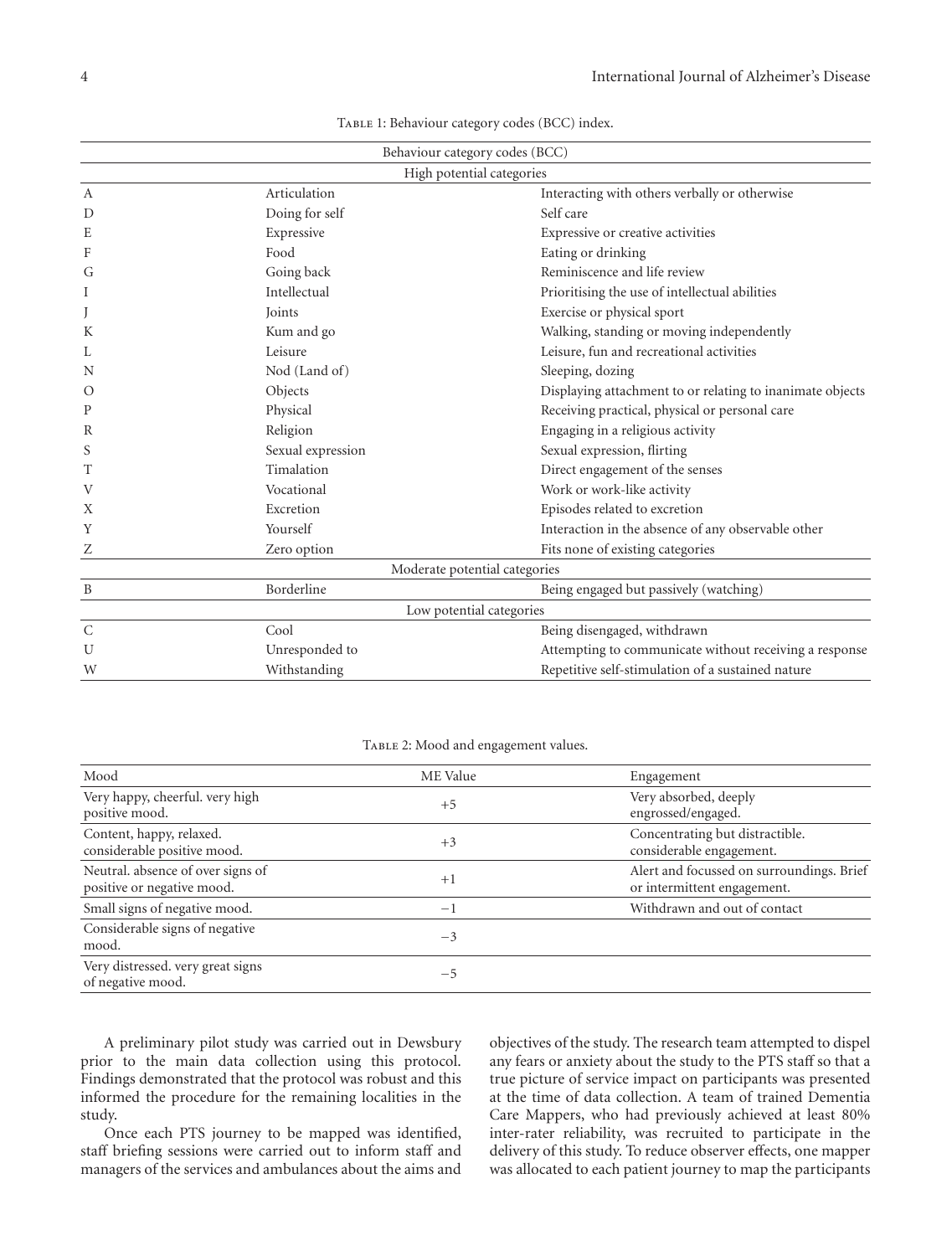while another trained mapper waited at the clinic to assist in the mapping procedure once the participants had arrived at the service.

For the return journey, two mappers observed and recorded participants' behaviour in the day clinic for an hour before the participants' were due to be collected. One mapper then undertook the mapping for the journey home for the rest of the observation period. Following each journey map, a short staff debrief was carried out with the transportation staff that were involved. Following completion of the data collection, the lead researcher collated all map scores and analysed them for results.

*2.8. Recruitment Issues.* The recruitment of participants to this study was quite problematic for a number of reasons. The main issue was around capacity to consent in that very often access to the carers or family members of suitable patients was limited. Even when access to carers/family was achieved and the patient had been successfully recruited, the mapper to be included on the ambulance journey was arranged in advance, often in distant locations, to find that on the day the patient's journey had had to be cancelled due to ill-health. These factors were impossible to anticipate and would mean that a great deal of preparation and coordination was lost. Another issue was the infrequency of patient visits to attend assessment appointments. This study found it difficult to recruit patients attending outpatients or memory clinics and would recommend that future research concentrates on patients attending day hospitals or care units for the elderly, where regular journeys are made on a weekly basis generally on the same day of the week.

#### **3. Results**

A total of 8 PTS services were mapped with all but one being mapped on both the outward and return journey giving 15 separate journey maps. Thirteen participants were recruited and observed for this study. The "typical" participant is a 75 year-old female with moderate dementia, travelling to a day hospital and having a journey time of 38 minutes. Participant demographic details and journey information are provided in Table 3.

*3.1. Behaviour Category Codes (BCC).* The analysis looked at the BCC profiles of the two groups for a comparison of the types of behaviours observed on PTS, with and without a designated team and escort; the key for all BCC's can be seen in Table 1. The percentage of time that patients spent in particular behaviour categories while travelling on PTS across the two groups can be seen in Figure 1 (no-escort group) and Figure 2 (escort group).

From these figures, it is apparent that the escort group experienced a much wider range of positive behaviours than the no escort group whose experiences were mainly limited to the behaviours of "Articulation" 43%, "Borderline" 30%, and "Physical" 15%.

The observed behaviour categories of "Cool" 2%, "Unresponded to" 4%, and "Borderline" 30% in this group are all



Figure 1: Behaviour category code profile—no escort group.



Figure 2: Behaviour category code profile—escort group.

low and moderate potential categories, respectively, meaning that they have limited potential for positive mood and engagement. None are reflective of person-centred care and it is recommended that patients are brought up to a high potential category as soon as possible [11].

In contrast, the range of behaviours observed in the escort group (Figure 2) reflects the presence of trained PTS escorts who are often familiar to the patients through regular journeys. The most common occurrences of BCC's in the escorted group were seen as "Articulation" 37%, "Borderline" 24%, and "Physical" 12%; however a much wider range of positive behaviours was recorded that would normally be observed in formal care environments, for example, "Expressive" 1%, "Going back" 2%, and "Intellectual" 5%.

In the escort group, all behaviours observed were high potential categories, except for "Borderline" which is classed as moderate. However, the percentage of time that patients spent in B was lower in the escorted group (24%) than in the nonescorted group (30%). All other behaviours observed in the escort group reflected person-centred care, as defined by the DCM manual [11] and were supportive of the patients with dementia.

*3.2. Mood and Engagement (ME) Values.* Group Mood and Engagement, previously known as well/ill being (WIB), values were also compared between having a dedicated PTS team with an escort to having generic PTS services, to determine the percentage of time that the two groups spent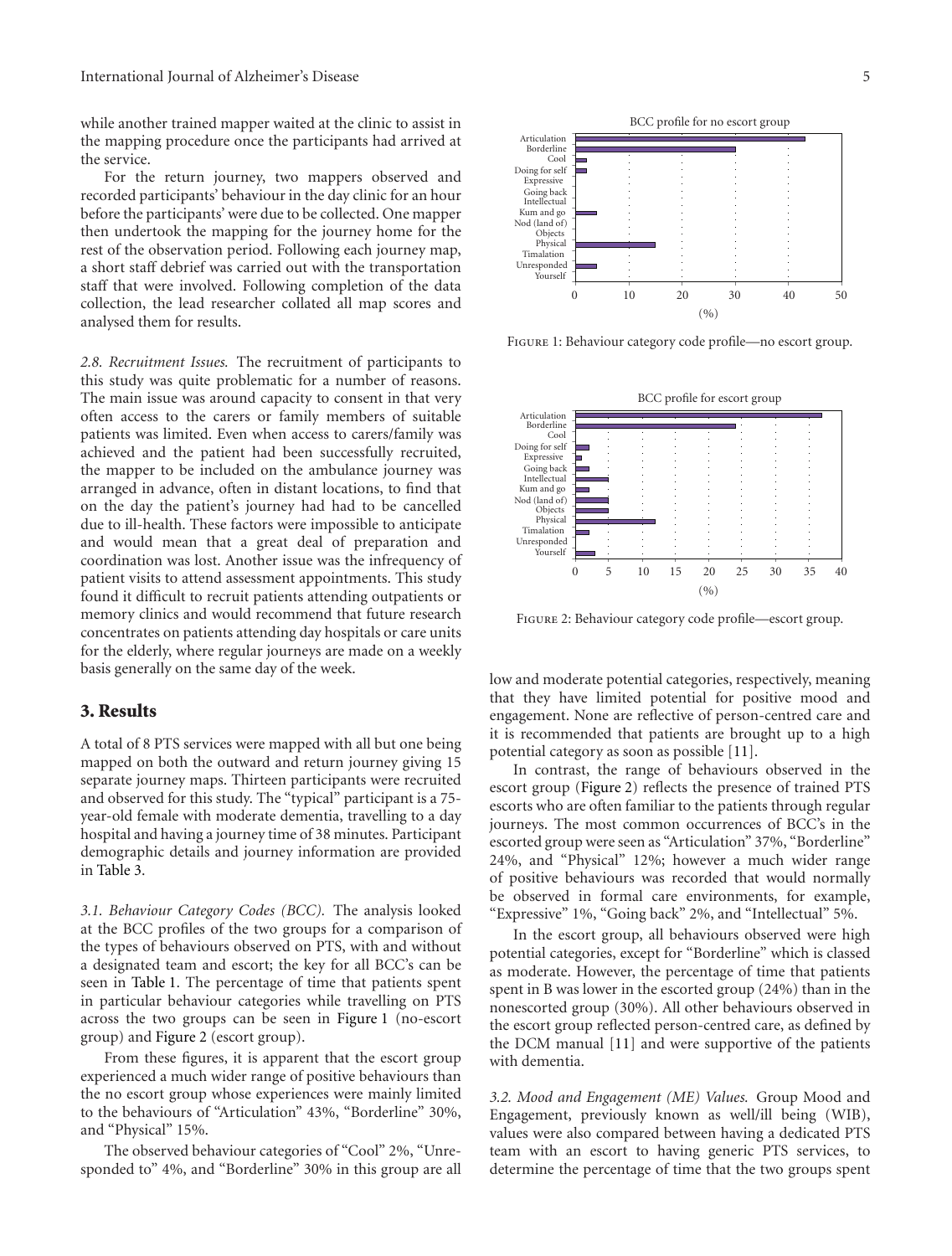| N  | Age | Gender | Level of dementia | Service type | Designated PTS team | PTS escort | Journey time (one way) |
|----|-----|--------|-------------------|--------------|---------------------|------------|------------------------|
| 1  | 80  | M      | Moderate          | Outpatients  | No                  | No         | 35                     |
| 2  | 78  | F      | Moderate          | Day hospital | Yes                 | No         | 15                     |
| 3  | 61  | F      | Moderate          | Day hospital | Yes                 | Yes        | 40                     |
| 4  | 71  | М      | Moderate          | Day hospital | Yes                 | Yes        | 35                     |
| 5  | 64  | F      | Moderate          | Day hospital | Yes                 | Yes        | 65                     |
| 6  | 73  | F      | Mild              | Day hospital | Yes                 | Yes        | 25                     |
| 7  | 79  | M      | Severe            | Day hospital | Yes                 | Yes        | 75                     |
| 8  | 64  | М      | Mild to moderate  | Day hospital | Yes                 | Yes        | 25                     |
| 9  | 85  | M      | Mild to moderate  | Day hospital | Yes                 | Yes        | 50                     |
| 10 | 82  | F      | Severe            | Day hospital | Yes                 | Yes        | 20                     |
| 11 | 74  | F      | Moderate          | Day hospital | No                  | No         | 15                     |
| 12 | 90  | F      | Moderate          | Day hospital | No                  | No         | 35                     |
| 13 | 70  | F      | Severe            | Outpatients  | No                  | No         | 55                     |
|    |     |        |                   |              |                     |            |                        |

TABLE 3: Participant and journey information.



Figure 3: Group ME profile—Escort Group.



Figure 4: Group ME profile—No Escort group.

in different ME values; this shows the impact of having a known PTS staff team (driver and escort) on the well-being of patients with dementia in comparison to generic PTS drivers. Figure 3 shows the ME profile for the "escort" group  $(n = 8)$  while Figure 4 shows the ME profile for the "no escort" group ( $n = 5$ ).

A Mann Whitney *U* test was used to compare the level of well-being observed in each of the two groups. The results were not significant ( $U = 16$ ,  $P = .56$ ) suggesting that in this sample, travelling with a known PTS staff team with an escort was not a significant factor in patients' mood and level of engagement.

A slightly higher percentage of time spent in +3 (Content, happy, relaxed, considerable positive mood) was seen in the no escort group which was not expected. Yet the profile for −1 and +1 (Neutral, no overt signs of negative or positive mood) did differ, showing less −1 values in the escort group (7%) to the no escort group (13%) and higher +1 values in the escort group (63%) to the no escort group (53%). These results suggest that the presence of a known escort is related to fewer incidences of negative mood and engagement and more neutral mood and engagement levels when travelling on PTS.

*3.3. Mapping Data.* A detailed body of qualitative DCM observations was gained from mapping on the PTS ambulances and in the care settings which the participants were recruited from. In normal care environment maps, this observation data would be relayed in full to the care staff for each individual that was mapped in order to effect change in that person's care. In formal research however, the level of detail provided by DCM cannot be given the space that it requires; this dilemma is an issue that impacts on the transferability of DCM within formal research and evaluation studies, particularly for large samples. For the purposes of this study, the mapping data has been summarized into broad themes with some examples of mapping notes attached for supporting evidence.

# **4. Factors That Had a Positive Impact on Mood and Engagement**

*4.1. Staff Engagement.* "P7's well-being (positive ME) was increased and maintained by staff through reminiscence. Many instances were seen on both journeys where communication by staff brought P7 back from a B into high potential categories and well-being. Good evidence to support recommendation on proactive engagement."

"P8 also benefited from the engagement in conversations by staff-communication was sustained for 15 minutes and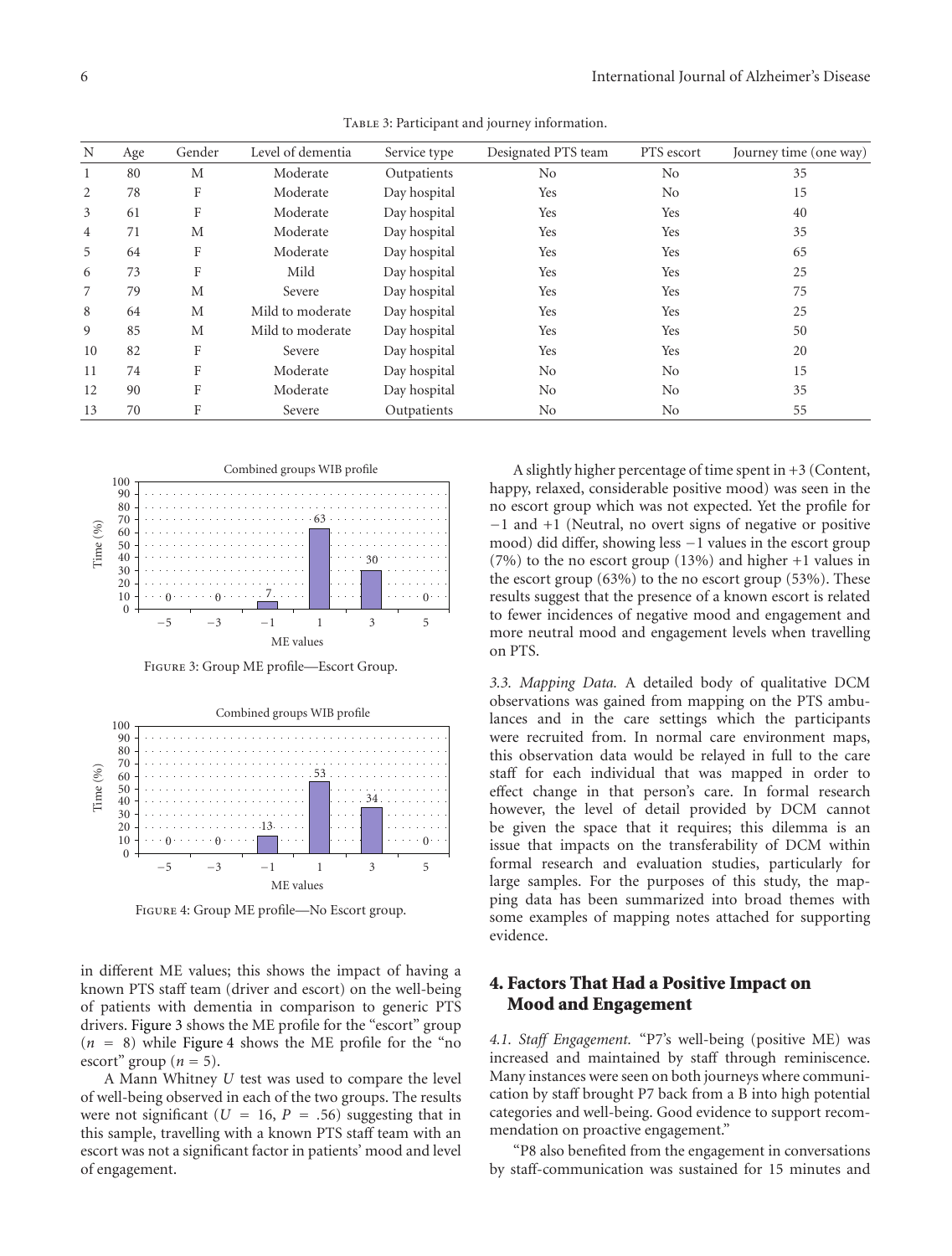brought him back from a B into high BCC's with +3 ME. Very good example of service."

*4.2. Regular, Trained Escort and Driver.* "P2 was greeted by PTS staff, assisted onto ambulance and strapped in. Same staff every week so escort and driver know them very well. Very bumpy ride but no-one seemed to mind due to the conversations on the ambulance. P2 said when they got off that the journey didn't upset them. No negative mood at all, 100% positive!"

"P3 has MS. Most of journey was flat experience for her despite the efforts of escort who welcomed her on, chatted all the time to P's and made them laugh. Escort very engaged with involving them all, asking if they were cold, and so forth. 3 personal enhancers (PE's) (Personal Enhancers (PE's) are markers of positive person work and demonstrate the level to which care workers attempt to uphold personhood (Brooker & Surr, 2005).) were recorded in 25 minutes from the escort."

"P13 is also blind and wheelchair bound; accompanied by careworker (CW) from nursing home. Long first journey for P13; CW sat talking to her trying to engage her in conversation—made her laugh at points—explained reasons for ambulance stopping, and so forth. For the return journey P13 was not engaged and became withdrawn at one point. CW should have been more proactive in improving her experience of the journey as she is blind and needed someone else to be her eyes. Again, provides support for the need for quality of escort and content of care."

*4.3. Engagement with Quiet or Less Independent Passengers.* "P5 showed anxiety, holding book and turning it over. Driver engaged her about the book (PE) and her ME value went from a −1 to a +3 within 10 minutes. Return journey was less positive—10 minutes prior to pick-up P5 became quite anxious folding tissues, and so forth. For the first 35 minutes of the return journey P5 was in negative ME, showing clear signs of anxiety—nobody spoke to her until the mapper intervened and brought her back into positive ME. This happened twice; therefore P5 could have been in 50 minutes of continuous negative ME."

"Lots of positive interaction on return journey for P10, with the crew maintaining communication about her old job and so forth Her ME value would drop to a +1 when not being spoken to but would rise to  $a +3$  when conversation was resumed; again emphasizes the quality of escorts!".

# **5. Factors That Had a Negative Impact on Mood and Engagement**

*5.1. Lack of Information about Travel Schedules.* "No designated PTS team or escort on journey. P1 waited 45 minutes for ambulance after coming out of appt. No time of arrival for ambulance given to him. P1 complained about waiting for ambulance and the discomfort of sitting in wheelchair too long."

*5.2. Lack of Planning for Toilet Visits.* "P4 had wetting accident in clinic while waiting for ambulance. Staff took him to the toilet and gave him spare clothes to change into (not his own) and put his own into a plastic carrier bag. P4

looked very embarrassed and kept saying "I'm sorry". When on the ambulance he kept touching his trousers and seemed distressed by this. The incident sent him into negative mood and could easily have been avoided."

"When P6 got on the ambulance for the return journey she asked to go to the toilet—had to be taken off and back into the clinic, which delayed the transport leaving and increased anxiety for other passengers."

## **6. Discussion**

This study found that Dementia Care Mapping can be used successfully as a practice development tool, to monitor individual patient's mood and behaviour during transport to and from clinics on PTS ambulances. It provides a rich description of the journey and can raise awareness in services interested in improving the patient experience for this significant part of their care. However, this study has shown the feasibility of using DCM in research to be problematic for a number of reasons. A major limitation relates to the fact that DCM has historically been used primarily as a practice development tool, not as an outcome measure. Therefore, the very act of using DCM within a setting will undoubtedly influence the environment and confound observations. Also a measure should not be used as both the intervention and the outcome within a study. The data that DCM produces for individual participants can be very detailed and this does not lend itself well to large-scale projects involving a large sample of participants. Given the limitations of feasibility that this study has found when using the tool for research purposes, DCM would not be recommended as the sole intervention or outcome measure for future research, particularly large scale studies.

The results from this study however do suggest that the type of support provided by PTS staff is of great importance to the patient experience. The positive benefits of having designated staff teams with an escort were seen clearly in the Behaviour Category Codes (BCC's) profile for the two groups and in the mapping data; however, quantitative analysis of the ME values did not support a significant difference. In response to the research question, "What are the observed behaviours and well-being of service users with dementia during a typical patient journey on PTS?," the BCC profiles showed that the range of observed behaviours differed across the two groups while the ME values did not show significant benefits. ME values record two dimensions of patients' experience: their level of mood state (positive and negative) with the extent to which they are engaged with their activity, the people and environment around them. Therefore, ME values can reflect either of those dimensions and this could potentially skew the data recorded.

However, the study showed that Behaviour Category Codes were most positive in the escort group with no low potential categories seen and only 24% of time spent in B (borderline), which is a medium potential category,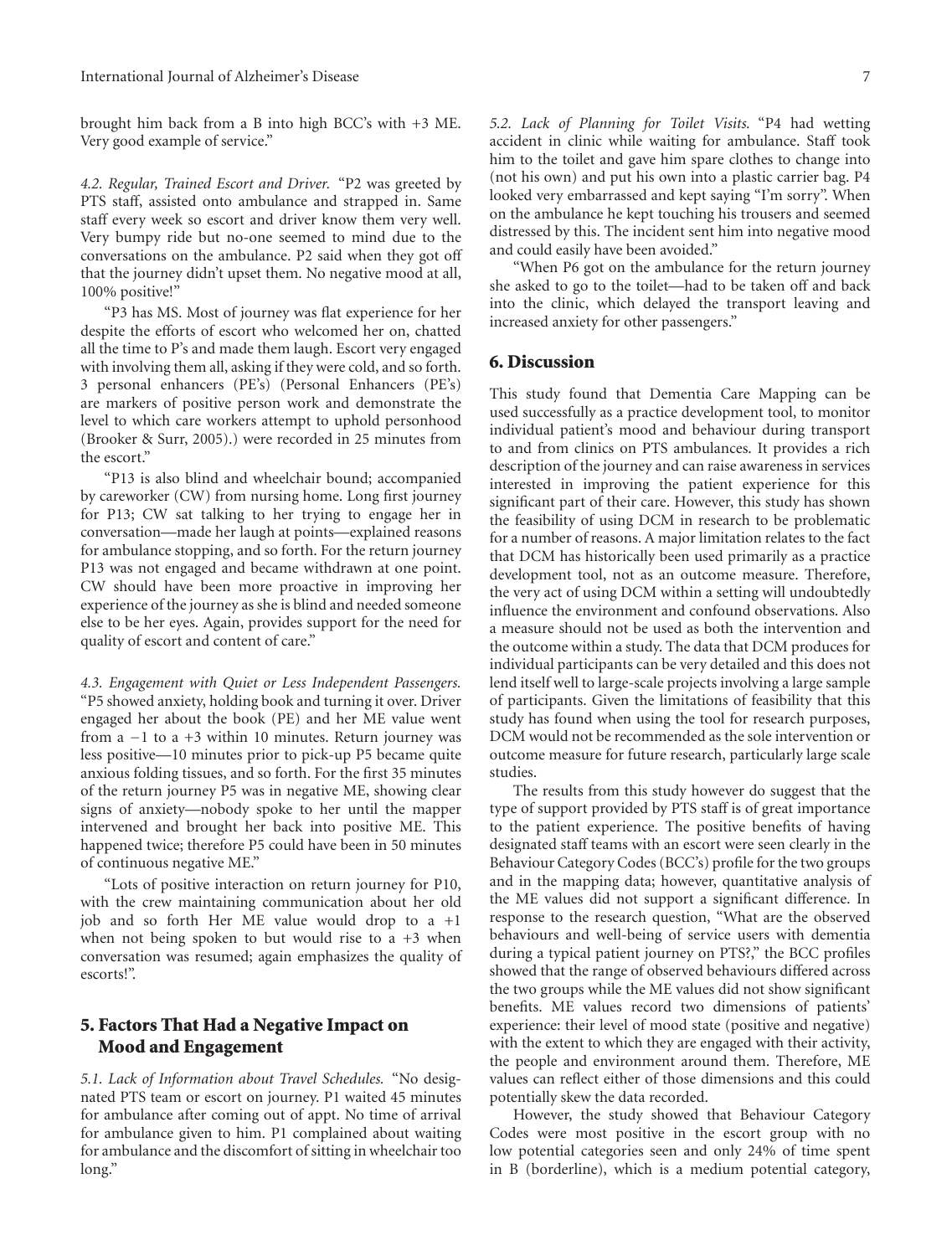compared to 30% in the no escort group. The BCC of "borderline" which describes being passively engaged (e.g., watching) is what would be expected on transport such as a bus or ambulance, as most passengers will spend time looking out of the window, so this was not an area of concern. Our data has shown that the mood of patients, particularly vulnerable groups such as dementia patients, is adversely affected when they are not responded to or appear to be ignored by staff. This cannot always be avoided as a lone driver cannot be expected to compromise the safety of his or her passengers and must concentrate on negotiating the traffic, assisting other passengers on and off the transport, and responding to passengers as best they can. We have shown the benefit of having an escort present on the ambulance to provide dedicated support to the passengers.

Furthermore, the wide range of behaviours seen in the escort group was all positive and the variety seen would be reflective of a formal care environment such as a day hospital. Creative activities such as "Expressive," "Going back", and "Intellectual" are all high potential categories and were facilitated by the presence of familiar escorts who knew the passengers well and encouraged sing-alongs, discussions about the daily news and stories about their lives. The participants and others on the transport responded well to this type of stimulation and interaction and most reported enjoying their regular trips out.

In response to the third research question "How does having designated PTS staff teams, with an escort, affect the well-being of people with dementia in comparison to generic PTS staff?", the results have shown fewer incidences of negative levels of mood and engagement and a wide range of positive behaviours in the escorted groups. Travelling on PTS can be a positive experience for people with dementia if they have regular staff to travel with and an escort who is aware of and experienced in person-centred care. Many participants expressed their enjoyment of getting out of the house and seeing familiar faces which was not an expected outcome of the study. Yet for the socially isolated these trips provide regular opportunities to get out of the house and meet up with familiar faces to talk and share feelings which enhance people's quality of life. The findings show that any physical discomfort arising from PTS journeys for older people with dementia can be counterbalanced by good quality care and support from the PTS staff team. The length of journey times and the provision of escorts could also be seen to extend the therapeutic environment beyond the formal clinic or hospital setting, and further research could explore whether the duration of therapeutic intervention in this way has an impact on patient outcomes.

*6.1. Limitations of Study.* Subject reactivity is one limitation of this study which cannot be ruled out as the mapper's presence will have had an effect on the PTS surroundings, and possibly the behaviour of a staff. Other confounding variables could have been the number and behaviour of other patients travelling on the transport and the health of the participants on the day of mapping. Another limitation of this study was the small sample size which could create

type 2 error, meaning the results cannot be relied upon or generalised across the wider population but can indicate trends and patterns for future research.

*6.2. Recommendations.* This study found that DCM8 can be used successfully, as a practice development tool, to map mood and behaviour during transport to and from clinics for individual patients with dementia. It provides a very detailed and rich description of journey events and can be recommended as one tool which should be considered for raising awareness by teams interested in improving the patient experience for this significant portion of a "clinic day." However, as previously discussed, DCM would not be recommended as the only observational method or outcome measure for future research, particularly in large scale studies, as the data produced by the tool can be too unwieldy and difficult to generalise across populations.

The importance of staff trained in person-centred care for people with dementia was supported by this study. The mapping results reported in this study could form the basis of normative data that describes a set of normal rhythms in behaviour for patients with dementia when travelling on PTS. This can also be used in future research. Staff in clinics should give attention to the positive contribution they can make to their clients' experience by preparing them for journeys by that ensuring opportunities to use toilets are provided at appropriate times. Staff in clinics should also give attention to the positive contribution they can make to their clients' experience of journeys by providing information about waiting times and journey schedules.

In conclusion, escorts appear to improve the experience of patients with dementia during journeys to and from clinics, and the cost-effectiveness of this extension of the therapeutic environment should be the subject of further research. Larger studies that can overcome the barriers to research in this important but under-resourced area, and which use methods that are more suitable than DCM, may help to clarify these findings and identify ways to reduce stress and promote safety and well-being for patients with dementia during these necessary, but often long and arduous journeys.

# **Conflict of Interest Declaration**

Financial support for the project came from core Department of Health Priorities and Needs funding for SWYPFT. The sponsor had no role in the research.

## **Description of Author's Roles**

N. Roberts was responsible for formulating the research questions, designing and implementing the study with the supervision of the project group, recruitment of participants, organising, planning and carrying out the data collection, analysis of the data, and wrote the project report, poster, and paper. S. Curran was the Chief Investigator who chose the study design and provided advice and guidance through